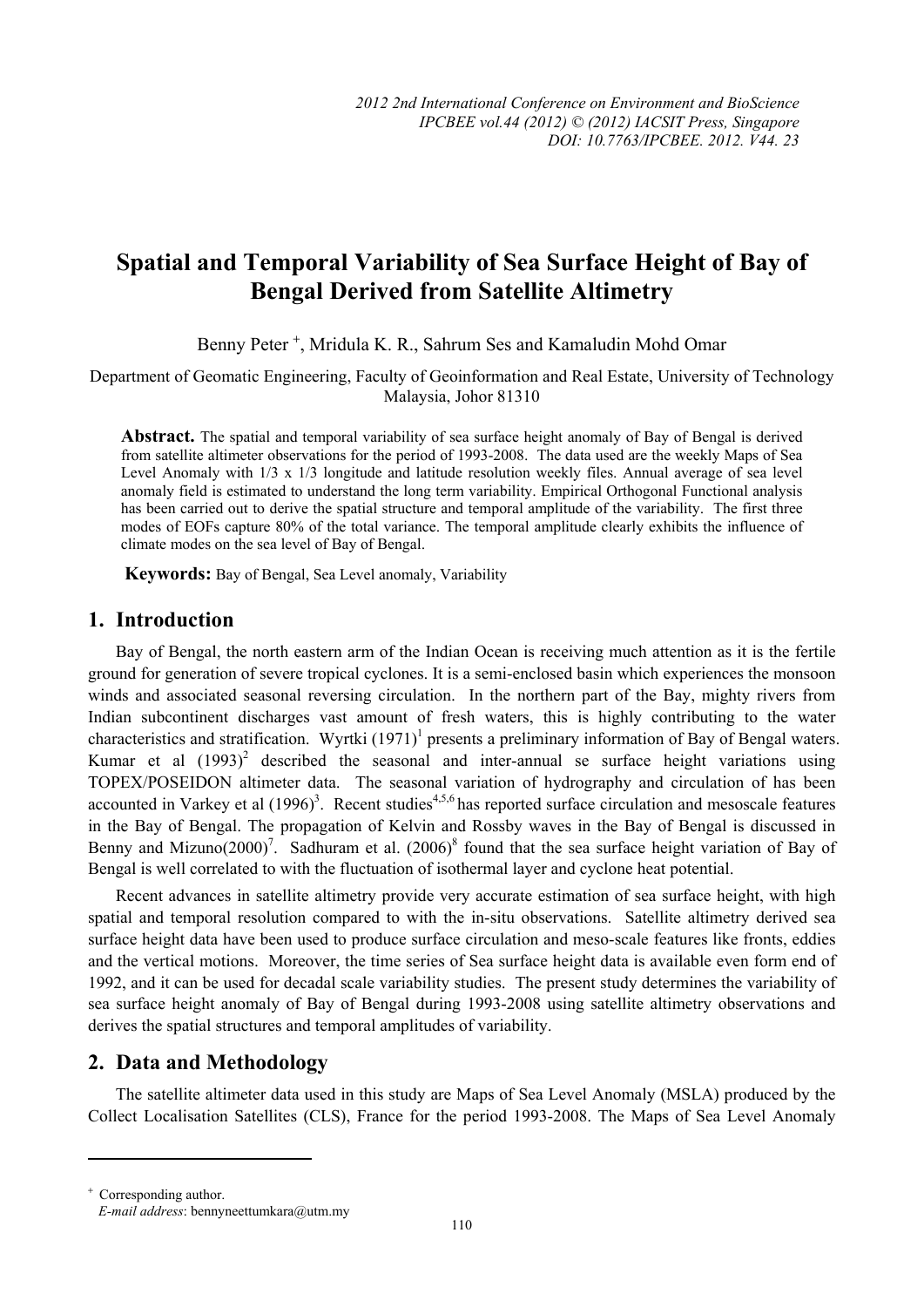were obtained by merging JASON/ TOPEX/POSEIDON and European Remote Sensing Satellites ERS / Envisat data using optimum interpolation. Maps were produced every seven days since 1992 August with a resolution of 1/3° in both Latitude and Longitude.

 To understand the spatial and temporal variations of sea level anomalies in the Bay of Bengal Empirical orthogonal functional (EOF) analysis has been carried out in the present study. EOFs were estimated by performing Singular Value Decomposition of the Time space data matrix. For a matrix X of dimensions M x N (M rows and N columns) there exists a triple product of Matrices, such that,

$$
X = USV^{T}
$$

where, U is orthonormal and of size M x M

S is size of M x N and has elements not equal zero only on main diagonal (Singular values of matrix X) V is orthonormal of size N x N

EOF analysis attempts to find a relatively small number of variables that describes as much of the original information as possible. It is a method that decomposes a signal or data set into a set of orthogonal basis functions. The goal of EOF analysis is to express the anomalies in terms of smaller number of EOFs,

 $e_m(x,y)$  which represent spatial variability, with amplitude  $U_m(t)$  called principle components. The principal components,  $U_m(t)$  tell us how the amplitude of each EOF varies with time. The first few EOFs may explain a majority of variance of the data. The first EOF explains the greatest fraction of the variance and the remaining EOFs for the remaining variances.

### **3. Results**

The present study describes the annual average of Sea Level Anomaly (SLA) for sixteen years from 1993-2008. The long term variability and influence of climate modes are determined from first the first three EOFs and corresponding principal components.

#### **3.1. Annual Average of SLA**

The annual average SLA pattern shows much variation in the Bay of Bengal during 1993-2008 (Fig. 1). The SLA is almost between 10 and -10 cm in 1993 and the northern part exhibits positive anomaly whereas southern part with negative anomaly. In 1994, the SLA has again lowered except in the central part off west coast of India. Also, 1994 is reported as a positive Indian Ocean Dipole (IOD), this lowering corresponds to the cooling of eastern tropical Indian Ocean. But, in 1995 an increase in SLA is occurred in the Bay except in the eastern part. Again, SLA slightly decreased in1996. Conspicuous changes have been occurred in SLA during 1997, which is reported as the strongest El nino year. SLA has much decreased in the eastern part of the Bay and along the west coast of India. But, an increase in SLA is observed between 80 – 90E and 5-18 N. Minimum SLA of about -15 cm is observed off central west coast of India. Again, slight increase in SLA is displayed during 1998 and 1999 and 200-2001 and more increase in SLA especially in the eastern part of the Bay as well as the north eastern part. Again in 2002-2003 the SLA is almost normal. In 2003- 2004 the SLA has increased except in the south western part of the Bay. This increase may be due to the negative IOD. Further, decrease in SLA is occurred in 2006 & 2007. But, 2008 is marked with a conspicuous rise over whole area of the Bay. This change also corresponds to the strong La Nina year.

### **3.2. Spatial and Temporal Variability**

The EOFs derived from SLA estimated from satellite altimetry provide the spatial structures and temporal amplitudes of variation occurring in the Bay of Bengal (Fig. 2). The EOF 1 explains 60% of the total variance. The temporal amplitude is mainly dominated by annual cycle oscillation and unusually low value during 1997-1998 periods, when was the strong El Nino occurred. Thus, the temporal amplitude of EOF1 seems to be the composite signal of annual cycles and the climate modes like; El nino and Indian Ocean Dipole (IOD).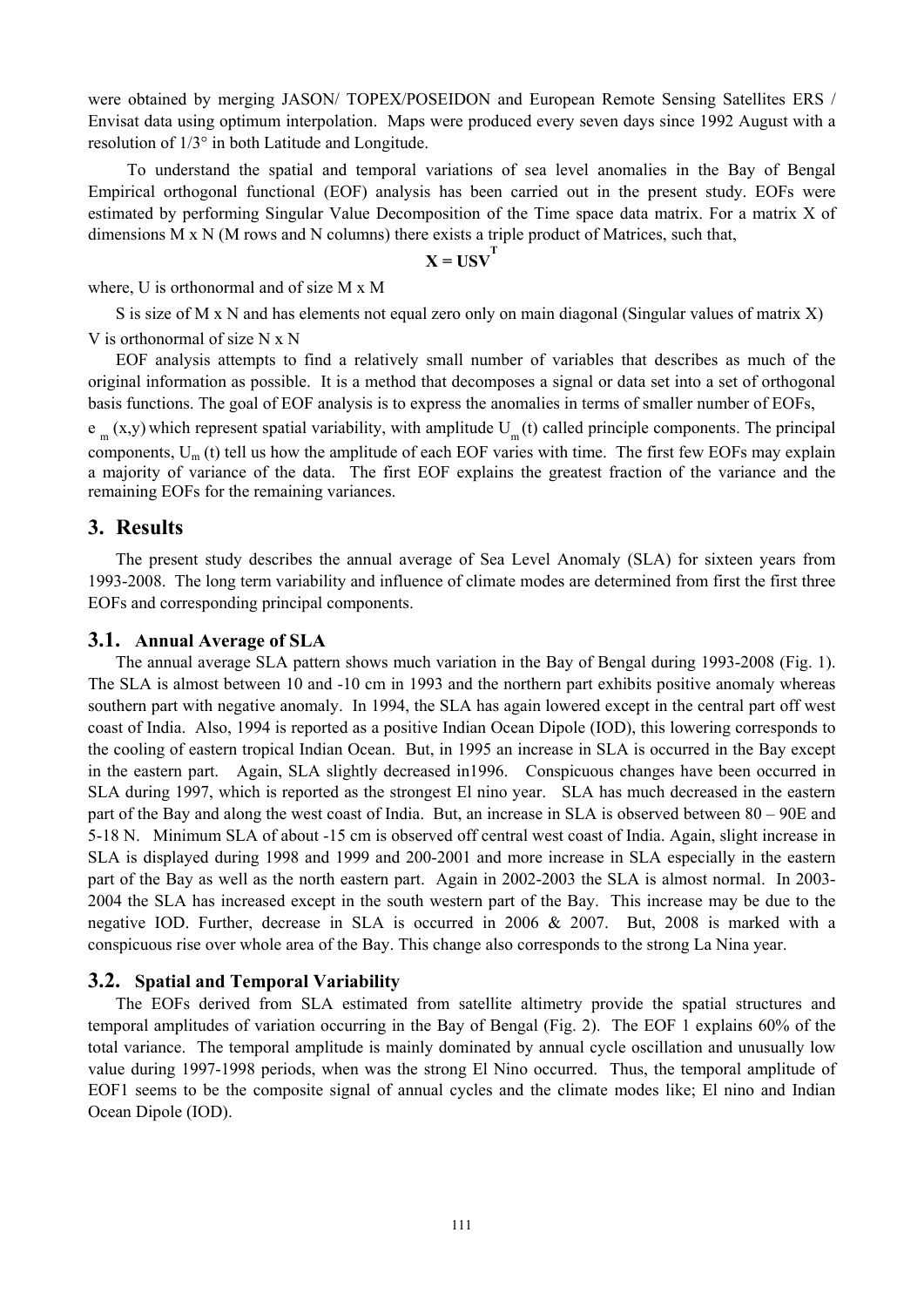



















Fig. 1: Maps of sea level anomaly of Bay of Bengal from 1993-2008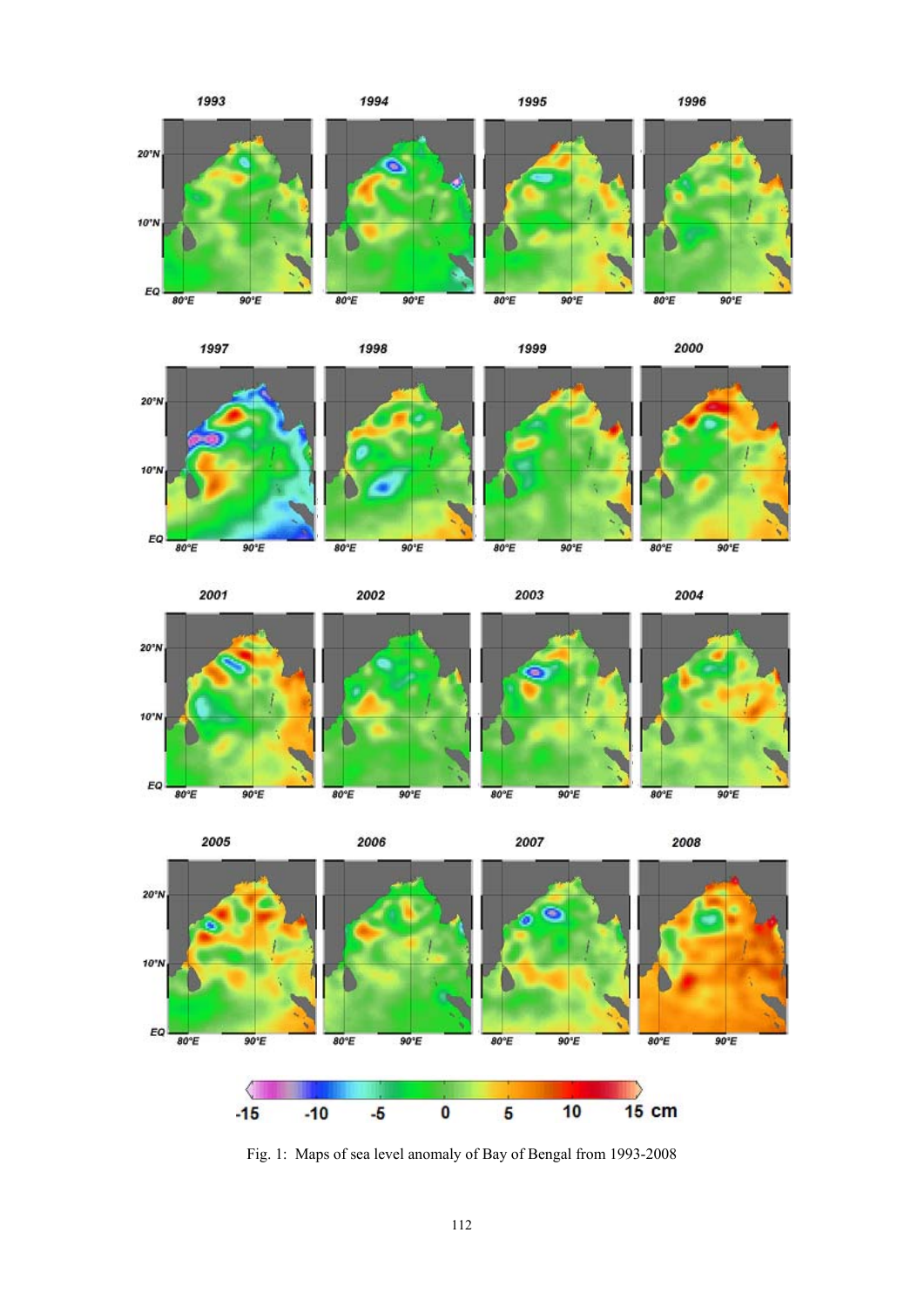





Fig. 2: Spatial structure and amplitudes of first three EOFs of sea level anomaly

The spatial pattern shows positive (increase) variations in the eastern part and along the western coastal regions of the Bay. Rest of the Bay exhibits negative (decrease) values. Decrease in SLA is occurring between 8 -18N and 80 -88 E region. Thus, rise in sea level is occurring in the northern and north eastern parts and west coastal regions, whereas a fall in sea level in the central part of the Bay.

The EOF 2 captures 15% of the total variance and which describes the annual oscillations as well as the climatic influences. Along the equatorial belt 0-5 N the eastern side shows negative values is the clearly